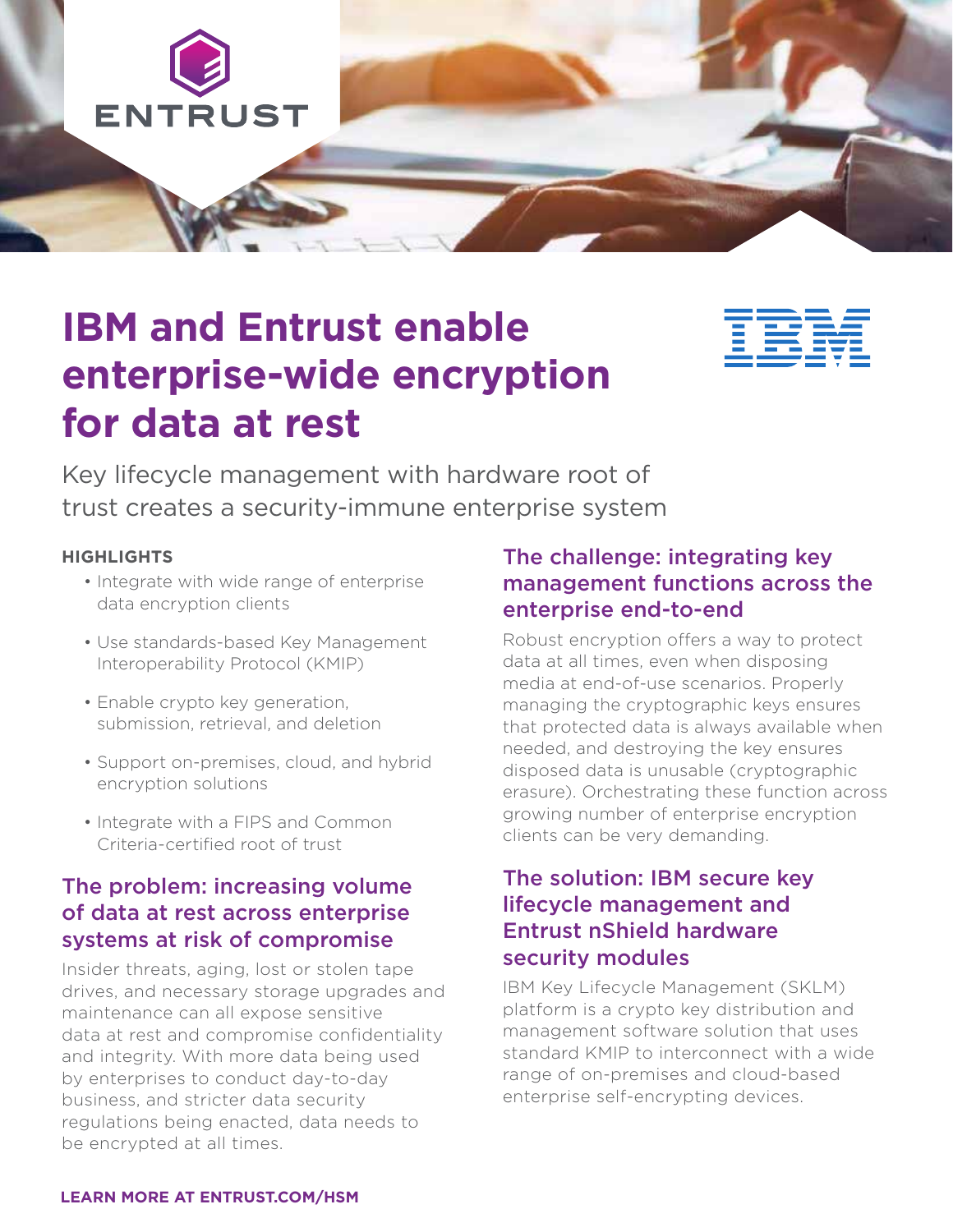## **IBM and Entrust enable enterprise-wide encryption for data at rest**

The solution provides centralized key generation, submission, retrieval, and deletion for data storage tape and disk arrays, and expands support for flash storage, cloud storage, and other network devices. Light-weight and highly-scalable, SKLM helps customers keep data private and compliant.

Integrating with nShield® Connect hardware security modules (HSMs), the SKLM solution ensures that master keys used to protect native keys used by the self-encrypting devices are always given the highest level of protection. Certified to FIPS 140-2 Level 3 and Common Criteria EAL4+, nShield Connect HSMs establish enforceable key use policies and a root of trust for the protection of master keys that can be deployed onpremises or as a service.

## Why use Entrust nShield Connect HSMs with IBM SKLM?

Encryption keys handled outside the cryptographic boundary of a certified HSM are significantly more vulnerable to attack, which can lead to compromise of critical data. The use of HSMs as a root of trust is considered a best practice by security professionals. HSMs provide a proven and auditable way to secure valuable cryptographic material. nShield Connect HSMs integrate with IBM SKLM to provide comprehensive logical and physical protection of master keys. The combination delivers an auditable method for enforcing security policies for the protection of growing enterprise data at rest. By providing a mechanism to enforce security policies and a secure tamper resistant environment for critical keys, customers can ensure the security of their sensitive enterprise data throughout its lifecycle.



Sample deployment where Entrust nShield Connect HSMs integrate with IBM SKLM platform to safeguard and manage underpinning master keys used by self-encrypting storage. nShield HSMs can be deployed on-premises or as a service.

#### **Entrust nShield Connect HSMs enable IBM SKLM customers to:**

- Secure master keys within a carefully designed crypto boundary that use robust access control mechanisms, so keys are only used for their authorized purpose
- Ensure key availability by using sophisticated management, storage, and redundancy features to guarantee they are always accessible when needed by the SKLM software
- Deliver superior performance to support demanding data retrieval production applications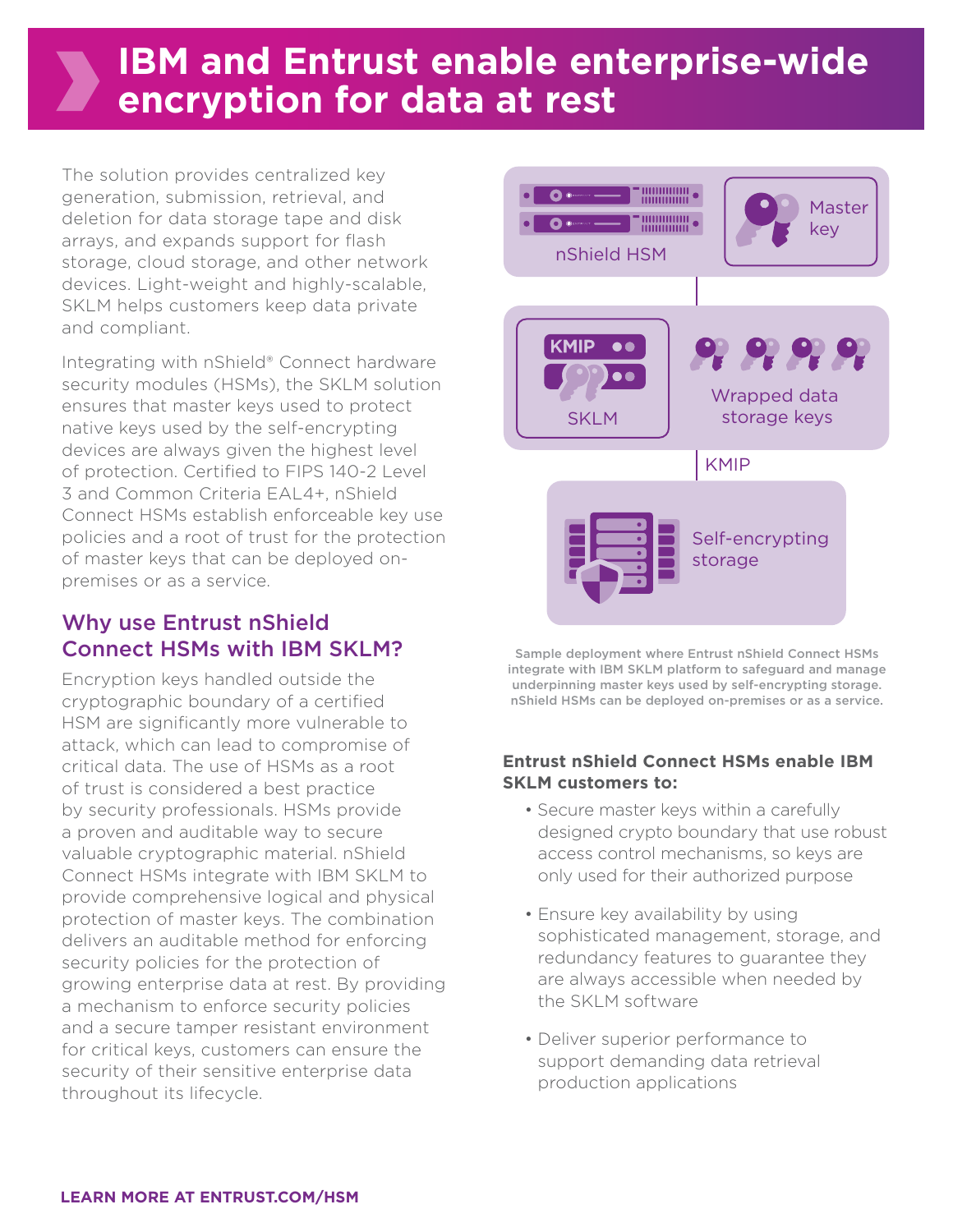## **IBM and Entrust enable enterprise-wide encryption for data at rest**

nShield HSMs provide a hardened, tamperresistant environment for performing secure cryptographic processing, key protection, and key management.

#### **With Entrust HSMs you can:**

- Provide a tightly controlled tamper resistant environment for safekeeping and managing encryption keys
- Enforce key use policies, separating security functions from administrative tasks
- Interface with applications using industrystandard APIs (PKCS#11, OpenSSL, JCE, CAPI, CNG, nCore, and nShield HSM Web Services API in conjunction with Web Services Option Pack)

Entrust nShield HSMs are available in several form-factors: as an appliance, PCIe, USB, and as a service.

## Entrust HSMs

Entrust nShield HSMs are among the highestperforming, most secure and easy-to-integrate HSM solutions available, facilitating regulatory compliance and delivering the highest levels of data and application security for enterprise, financial and government organizations. Our unique Security World key management architecture provides strong, granular controls over access and usage of keys.

## IBM Security Guardium

IBM Security is a global leader in security products and services and the IBM Security Guardium offers a complete data protection suited for the diverse world of on-premises, hybrid, cloud, and multi-cloud security use cases. IBM Security Guardium is proud to be a leader in the Forrester Wave™: Data Security Portfolio Vendors, Q2 2019. See why it's a good fit for buyers seeking to centrally reduce and manage data risks across disparate database environments at [www.ibm.com/security](http://www.ibm.com/security)

### Learn more

To find out more about Entrust nShield HSMs visit **entrust.com/HSM**. To learn more about Entrust's digital security solutions for identities, access, communications and data visit entrust.com